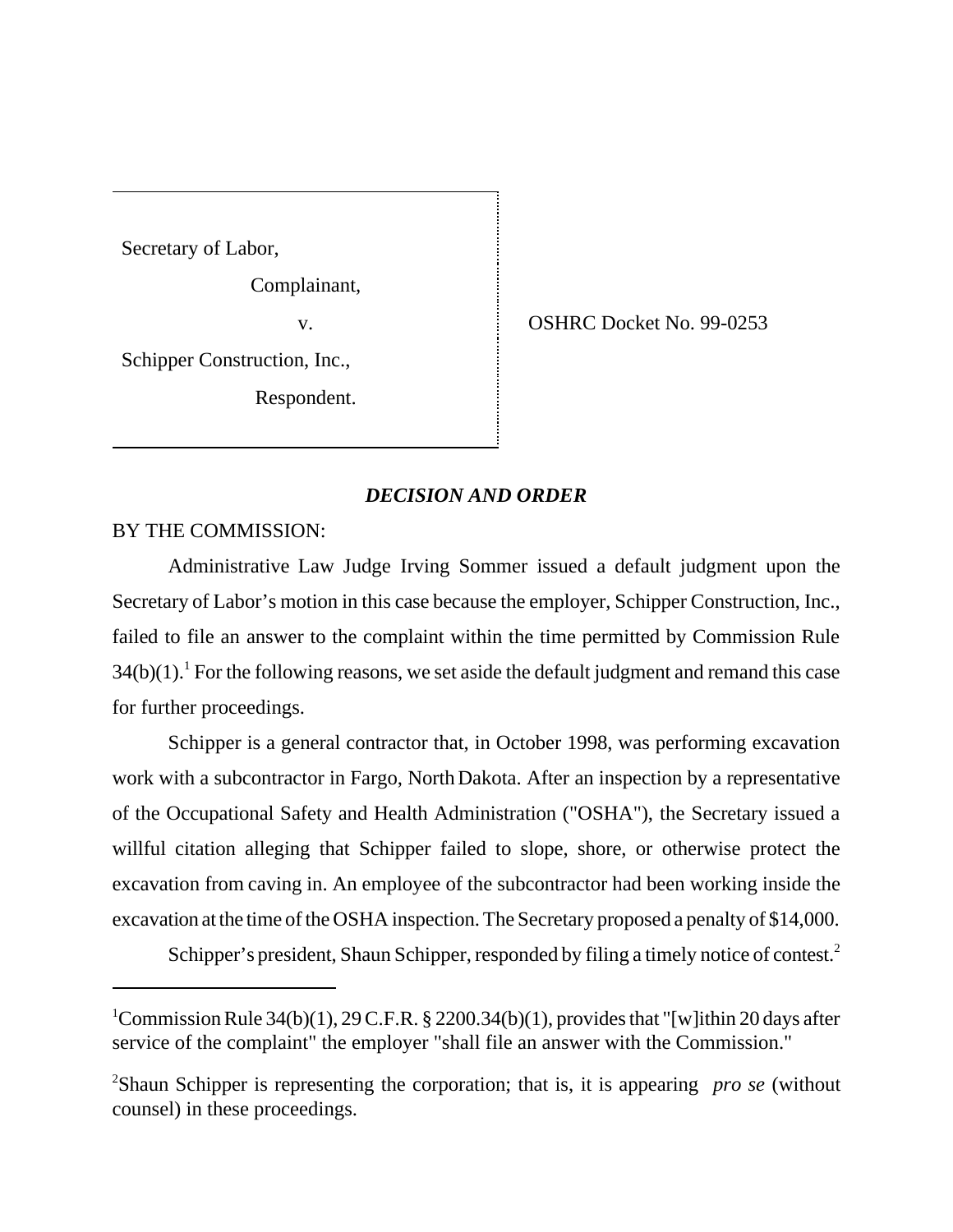However, Schipper did not file an answer to the Secretary's complaint, which the Secretary served on March 24. On April 27, the Secretary filed a motion for default judgment, which Judge Sommer granted. The judge served notice of his order on Schipper on May 13, and filed his order with the Commission on May 24. $3$  Although the judge did not explicitly affirm the Secretary's willful citation and assess her \$14,000 proposed penalty, a default judgment automatically has this effect.

On June 8, Schipper sent a letter to the judge asking him to "let me know what I must do" to "appeal your decision." Then, on June 14, Schipper filed a petition for discretionary review with the Commission.

Schipper's June 8 letter and petition for discretionary review both contend that he erroneously mailed a May 5 response to the Secretary's motion for default judgment to the Secretary instead of the judge. Schipper contends that, in the past, the "citations and fines" that he had received from OSHA "were handled directly through the Bismarck office" and that "dealing with a court through the mail is new to me." "I apologize for this and throw myself on the mercy of the Review Commission to take another look at this." Schipper's petition for discretionary review further contends that he thought his notice of contest "would be used" as an answer to the complaint in this case.

Commission Rule  $41(b)$ , permits the Commission to set aside a default for reasons it deems "sufficient." As a result, the Commission has wide latitude and discretion in its review of a default sanction. *Choice Electric Corp.,* 14 BNA OSHC 1899, 1900, 1987-90

<sup>&</sup>lt;sup>3</sup>Commission Rule 41 does not require that a judge issue a show cause order before granting a party's motion for a default judgment. Here, Schipper had the same opportunity to show cause why it should not be granted that an order to show cause would have provided. A party "upon whom a motion is served shall have ten days from service of the motion to file a response" pursuant to Commission Rule 40(c), 29 C.F.R. § 2200.40(c). The judge waited ten days from service of the Secretary's motion before ruling on it.

<sup>4</sup> Commission Rule 41(b), 29 C.F.R. § 2200.41(b), provides that, "[f]or reasons deemed sufficient by the Commission or Judge and upon motion expeditiously made, the Commission or Judge may set aside a sanction [of default]."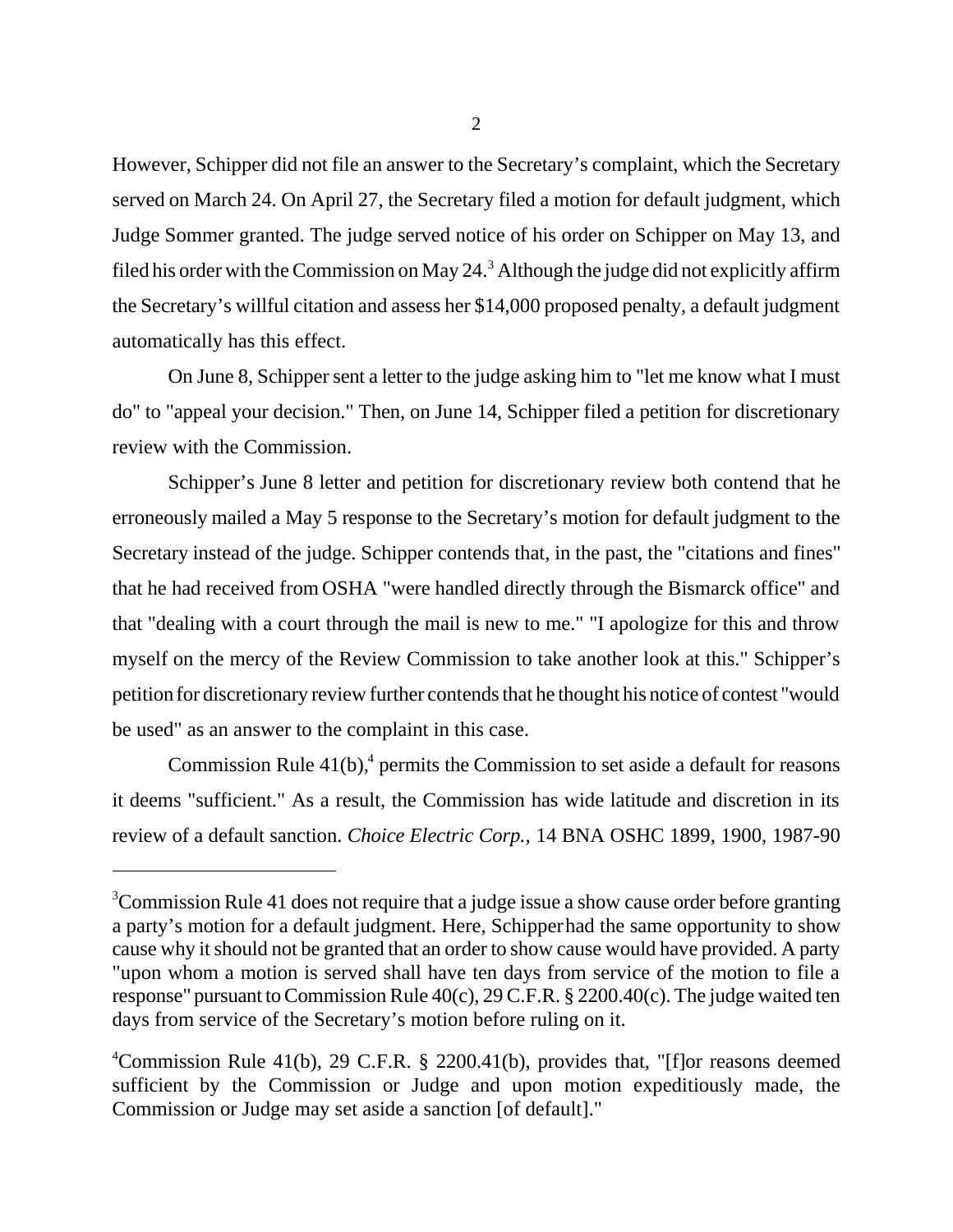## CCH OSHD ¶ 29,141, p. 38,941 (No. 88-1393, 1990).

In a default case such as this one, the Commission's inquiry has been whether the employer would be able to demonstrate sufficient reason to set aside the default judgment. This has generally required remanding the case to the judge to afford the employer an opportunity to make that showing. However, in *Manti d/b/a Manti Homes,* 16 BNA OSHC 1459, 1460-61, 1993-95 CCH OSHD ¶ 30,265, pp. 41,682-83 (No. 92-2222, 1993), in which the employer did respond to the judge's show cause order (although the response was not technically complete) and did actually raise defenses to the citation, the Commission found sufficient reason to set aside the default judgment without a remand to the judge for an additional showing by the employer.

Schipper's case is similar to *Manti.* After Schipper received notice of the impending default judgment by means of the Secretary's motion (April 27), Schipper promptly filed a response (May 5), although he erroneously mailed his response to the Secretary instead of the judge. While the response did not explain to any substantial extent why the Commission's requirement for an answer to the Secretary's complaint was infringed,<sup>5</sup> the response did raise defenses to the Secretary's citation and proposed penalty. Schipper contended that shoring materials and trench boxes were available at the site of the excavation for Schipper's subcontractor to use to protect its employee. Schipper also contended in considerable detail that the proposed penalty for Schipper's alleged violation should be reduced on the basis of Schipper's good faith. President Schipper described some of the things he has done that demonstrate his concern for safety. Although they do not constitute a technically complete answer to a complaint, Schipper's responses raise defenses to the citation and penalty that can be construed as the "short and plain statement denying those allegations in the complaint that the party intends to contest" pursuant to Commission Rule

<sup>&</sup>lt;sup>5</sup>We do not need to address whether it was reasonable for Schipper to assume that his notice of contest would serve as an answer despite the fact that it was filed prior to the complaint.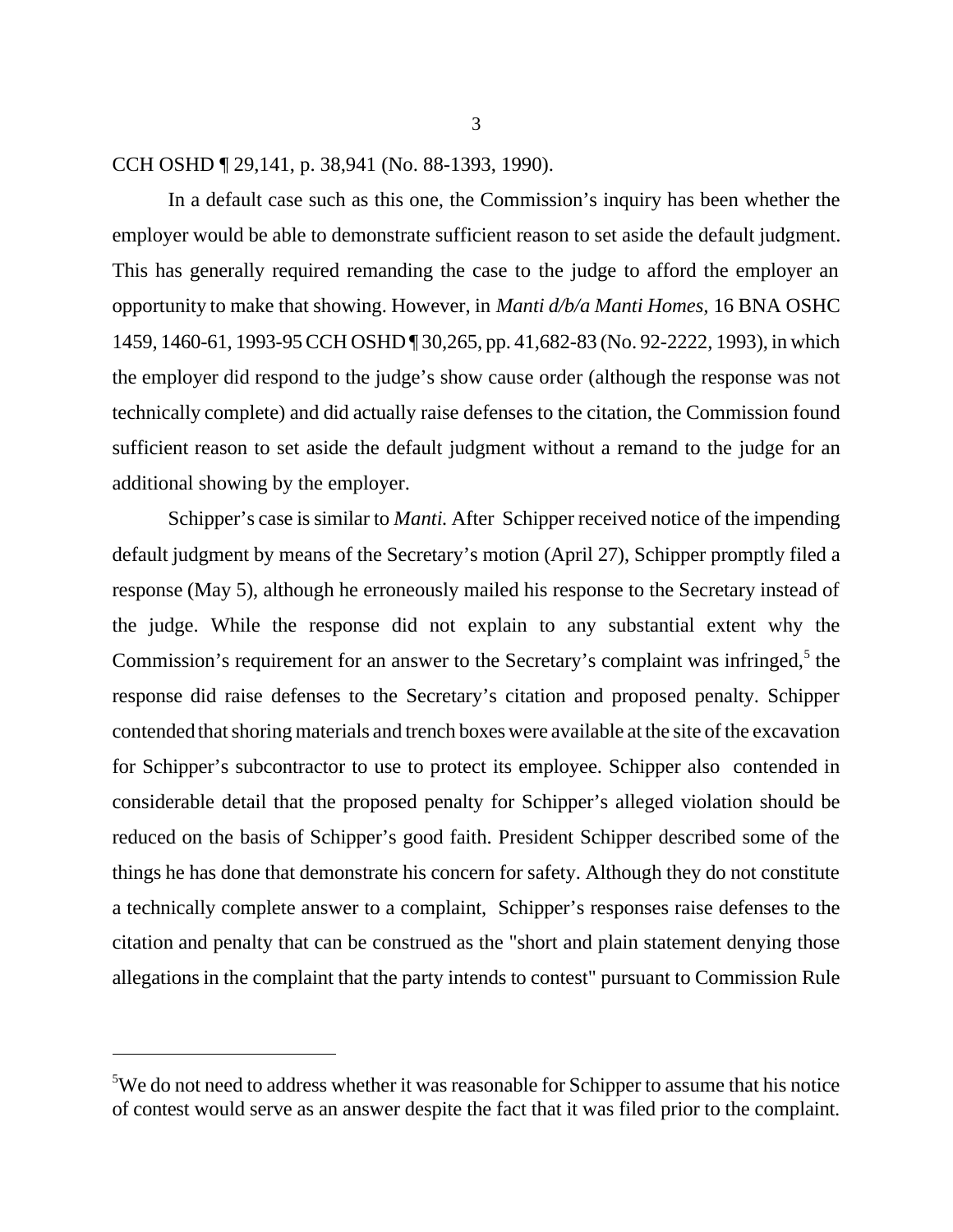34(b)(2).6 *See Manti,* 16 BNA OSHC at 1460, 1993-95 CCH OSHD at p. 41,682. In addition, they do meet the standard of reasonable diligence we require of employers appearing before the Commission *pro se* who may not be as familiar with legal proceedings as attorneys. 16 BNA OSHC at 1460, 1993-95 CCH OSHD at p. 41,683. We therefore reinstate Schipper's notice of contest, accept his responses thus far as his answer to the Secretary's complaint, and remand the matter to the judge for a hearing.

 This relief is particularly appropriate because of the Secretary's actions in two respects in this case. First, she apparently failed to even attempt to confer with the employer prior to filing her motion for a default judgment, contrary to Commission Rule 40(a) governing motions.<sup>7</sup> In fact, the Secretary's motion asserted that, "[i]nasmuch as the undersigned has not contacted Respondent regarding this Motion, the Secretary is not aware of any opposition or lack thereof regarding this Motion." Although it is probable that an employer will oppose the Secretary's motion for a default judgment, the Commission's rule requiring the moving party to confer or make reasonable efforts to confer with the other parties applies without exception to all motions presented to the judge or Commission.

<sup>&</sup>lt;sup>6</sup>Commission Rule 34(b)(2), 29 C.F.R. § 2200.34(b)(2), states that "[t]he answer shall contain a short and plain statement denying those allegations in the complaint which the party intends to contest" and that "[a]ny allegation not denied shall be deemed admitted."

<sup>&</sup>lt;sup>7</sup>Commission Rule 40(a), 29 C.F.R. § 2200.40(a), states that, "[p]rior to filing a motion, the moving party shall confer or make reasonable efforts to confer with the other parties and shall state in the motion if any other party opposes or does not oppose the motion."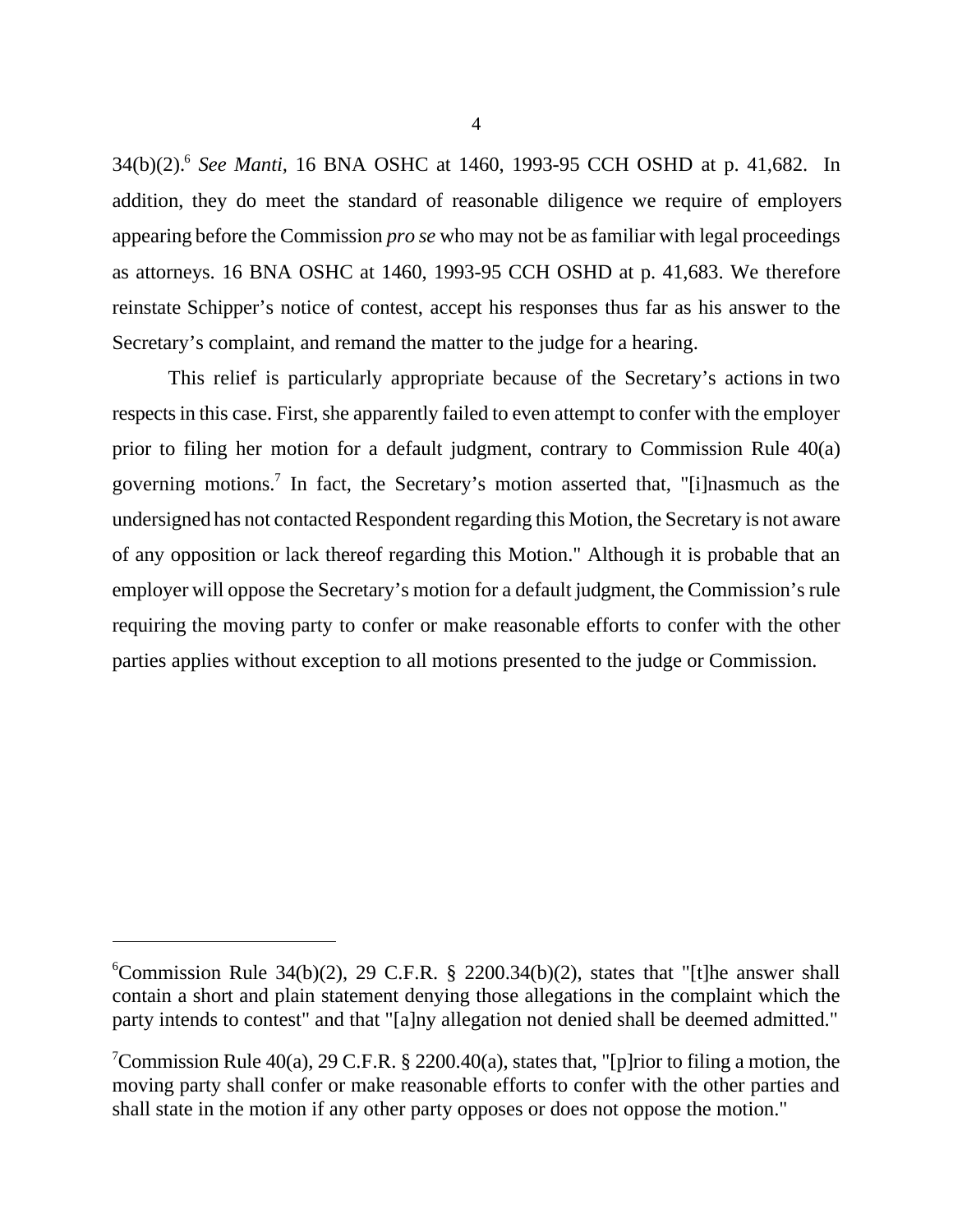Second, after the Secretary filed her motion for a default judgment on April 27, Schipper sent a response to her instead of to the judge. Schipper's response was dated May 5th. The judge's order granting the Secretary's motion was issued May 13, eight days later. The record does not indicate when the Secretary received Schipper's response, but it is most likely that she received it before the judge issued his order. Under the circumstances, we think the Secretary should have promptly notified the judge of the response and forwarded it to him. Instead, the Secretary never informed the judge of her receipt of Schipper's May 5 response. The failure to do so compounds the failure to follow Commission Rule 40 discussed above, gives the appearance of unfairness, and suggests gamesmanship. *See Bland Constr. Co.,* 15 BNA OSHC 1031, 1043, 1991-93 CCH OSHD ¶ 29,325, p. 39,403 (No. 87-992, 1991).

We also note that Schipper contends that Bruce Beelman, OSHA's area director in Bismarck, North Dakota, "told me he could work out a settlement on this citation with me if I showed a good faith effort in improving safety policies." President Schipper "informed him that five employees from my company (including me) attended an OSHA Trenching and Excavation seminar in Fargo [on] February 24, 1999 and that I was implementing additional policies in regards to safety." The Commission encourages voluntary dispositions by parties to Commission proceedings, and settlement may be particularly appropriate in this case.